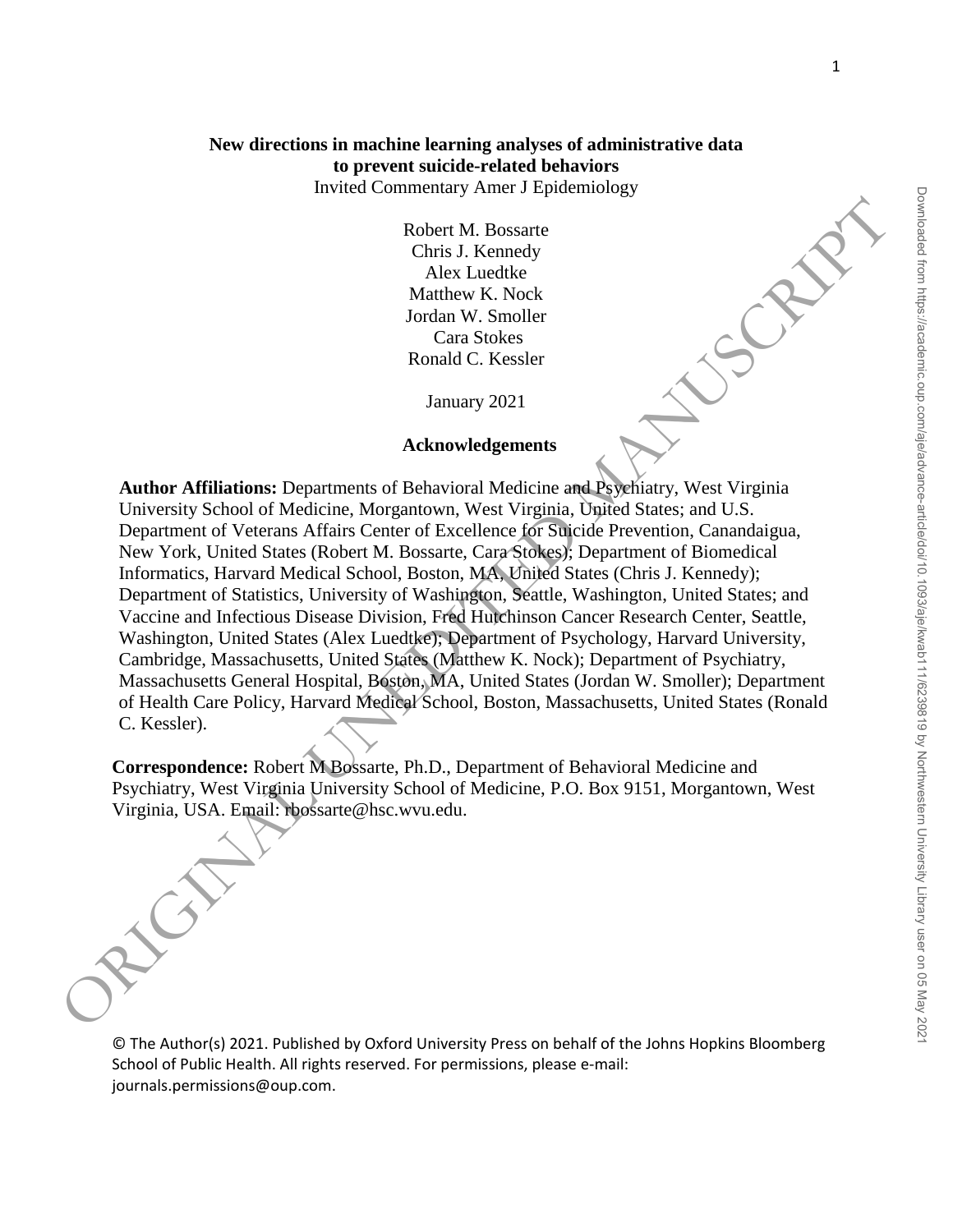**Funding:** This work was supported, in part, by the Department of Veterans Affairs Center of Excellence for Suicide Prevention (Bossarte) and the National Institute of Mental Health of the National Institutes of Health (R01MH121478, Kessler). The contents are solely the responsibility

**Conflict of interest:** In the past 3 years, Dr. Kessler was a consultant for Datastat, Inc, Sage Pharmaceuticals, and Takeda. The other coauthors declare no conflicts.

of the authors and do not necessarily represent the views of the funding organizations.

**Editor's note:** The opinions expressed in this article are those of the authors and do not necessarily reflect the view *of the* American Journal of Epidemiology.

#### **ABSTRACT**

This issue contains a thoughtful report by Gradus et al. on a machine learning (ML) analysis of administrative variables to predict suicide attempts over two decades throughout Denmark. This is one of numerous recent studies that document strong concentration of risk of suicide-related behaviors (SRBs) among patients with high scores on ML models. The clear exposition of Gradus et al. provides an opportunity to review major challenges in developing, interpreting, and using such models: defining appropriate controls and time horizons, selecting comprehensive predictors, dealing with imbalanced outcomes, choosing classifiers, tuning hyperparameters, evaluating predictor variable importance, and evaluating operating characteristics. We close by calling for ML SRB research to move beyond merely demonstrating significant prediction, as this is by now well established, and to focus instead on using such models to target specific preventive interventions and to develop individualized treatment rules that can be used to help guide clinical decisions that address the growing problems of suicide attempts, suicide deaths, calling for ML SRB research to move beyond merel<br>this is by now well established, and to focus instead<br>preventive interventions and to develop individualiz<br>guide clinical decisions that address the growing pro<br>and other in The past 3 years, Dr. Kessler was a consultant for Datastat, Inc., Sage<br>
eda. The other coauthors declare no conflicts.<br>
Epidemiology.<br>
Epidemiology.<br>
ABSTRACT<br>
Epidemiology.<br>
ABSTRACT<br>
Septemiology.<br>
ABSTRACT<br>
Septemiolog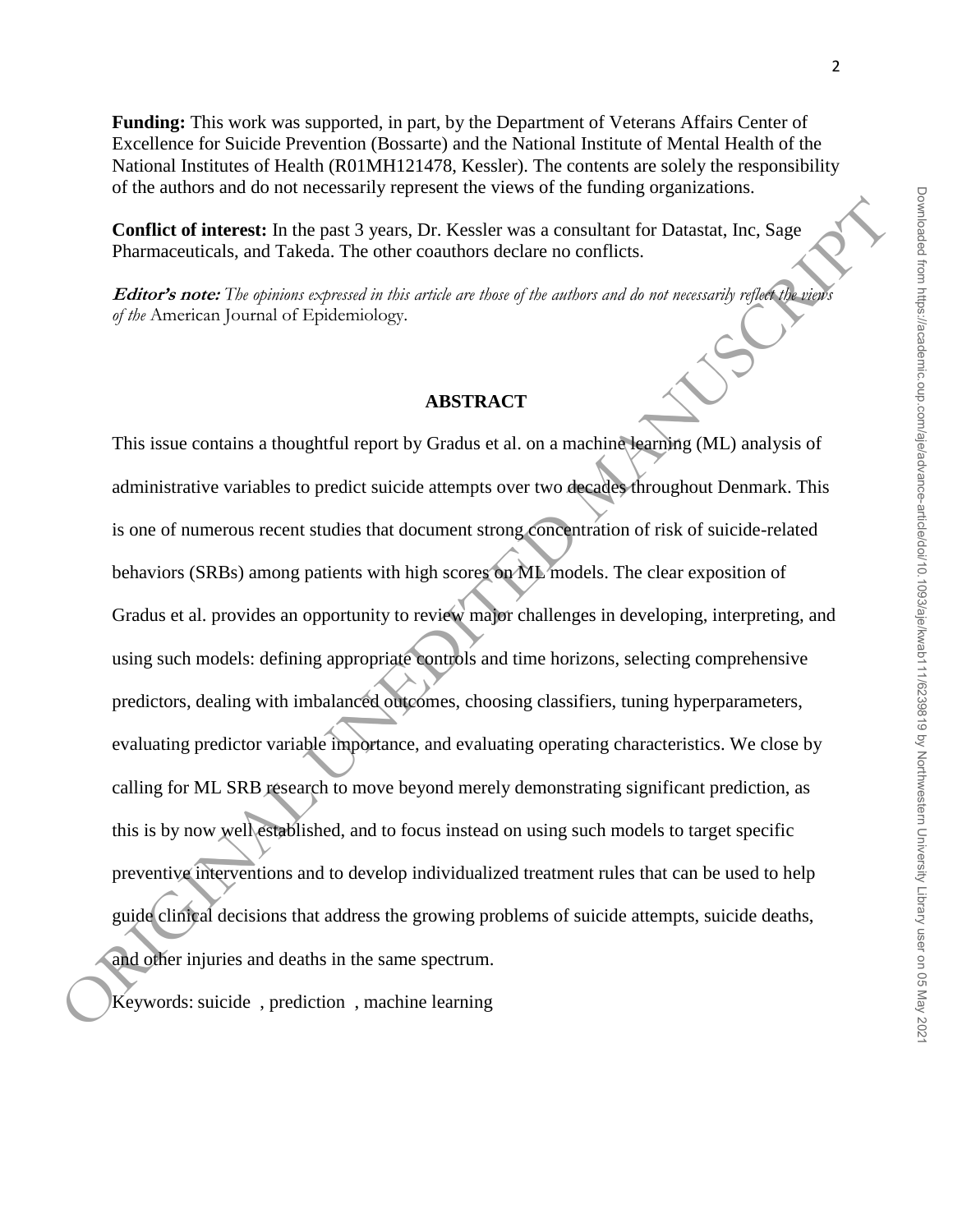Downloaded from https://academic.oup.com/aje/advance-article/doi/10.1093/aje/kwab111/6239819 by Northwestern University Library user on 05 May 202 Downloaded from https://academic.oup.com/aje/advance-article/doi/10.1093/aje/kwab111/6239819 by Northwestern University Library user on 05 May 2021

**Abbreviations:** AUC, area under the curve**;** CV, cross- validation; EHRs, electronic health records; ICD-10, International Classification of Diseases, Tenth Revision, Clinical Modification; ITR; individualized treatment rules; ML, machine learning; PPV, positive predictive value; PR, precision- recall; RCT, randomized controlled trial; RF; random forest; ROC; receiver operating characteristic; SAs, suicide attempts; SN, sensitivity; SP, specificity; SRBs, suicide related behaviors

Suicide remains a devastating and persistent global public health challenge. While advances in biomedicine have led to falling rates of many other leading causes of death, little progress has been made in reducing suicides. Indeed, the suicide rate has increased in many parts of the world over the past twenty years (1). Although our ability to predict suicide-related behaviors (SRBs) has been limited (2), efforts in recent years have leveraged large-scale data resources and powerful computational methods to overcome this problem. The report by Gradus and colleagues(3) is an excellent example of this line of research, using machine learning (ML) methods to predict administratively recorded nonfatal suicide attempts (SAs) throughout Denmark 1995-2015 from electronic health records (EHRs) and other administrative data. The report advances the field by leveraging nationwide registry data containing many predictors  $(n=1,458)$  and suicide attempts  $(n=22,974)$  to develop sex-specific ML models that achieve high accuracy  $(AUC=0.87-0.91)$  and, consistent with other recent studies (4-7), substantial concentrations of SAs in the high-risk tier (e.g., 40+% of incident SAs among the 5% of people with highest predicted risk). These results add to growing evidence that computational models from administrative data can stratify SRB risk at levels well beyond those achievable based exclusively on clinical evaluations. characteristic: SAs. suicide attempts: SN: sensitivity: SP. specificity: SRBs. suicide related<br>behaviors<br>Suicide remains a devastating and persistent global public health challenge. While advanced<br>is biomedicine have led

At the same time, challenges exist in making methodologic choices in SRB prediction modeling (8,9). The clear and thoughtful exposition by Gradus et al. provides an opportunity to review best practices in these choices. We do that here, focusing on defining controls and risk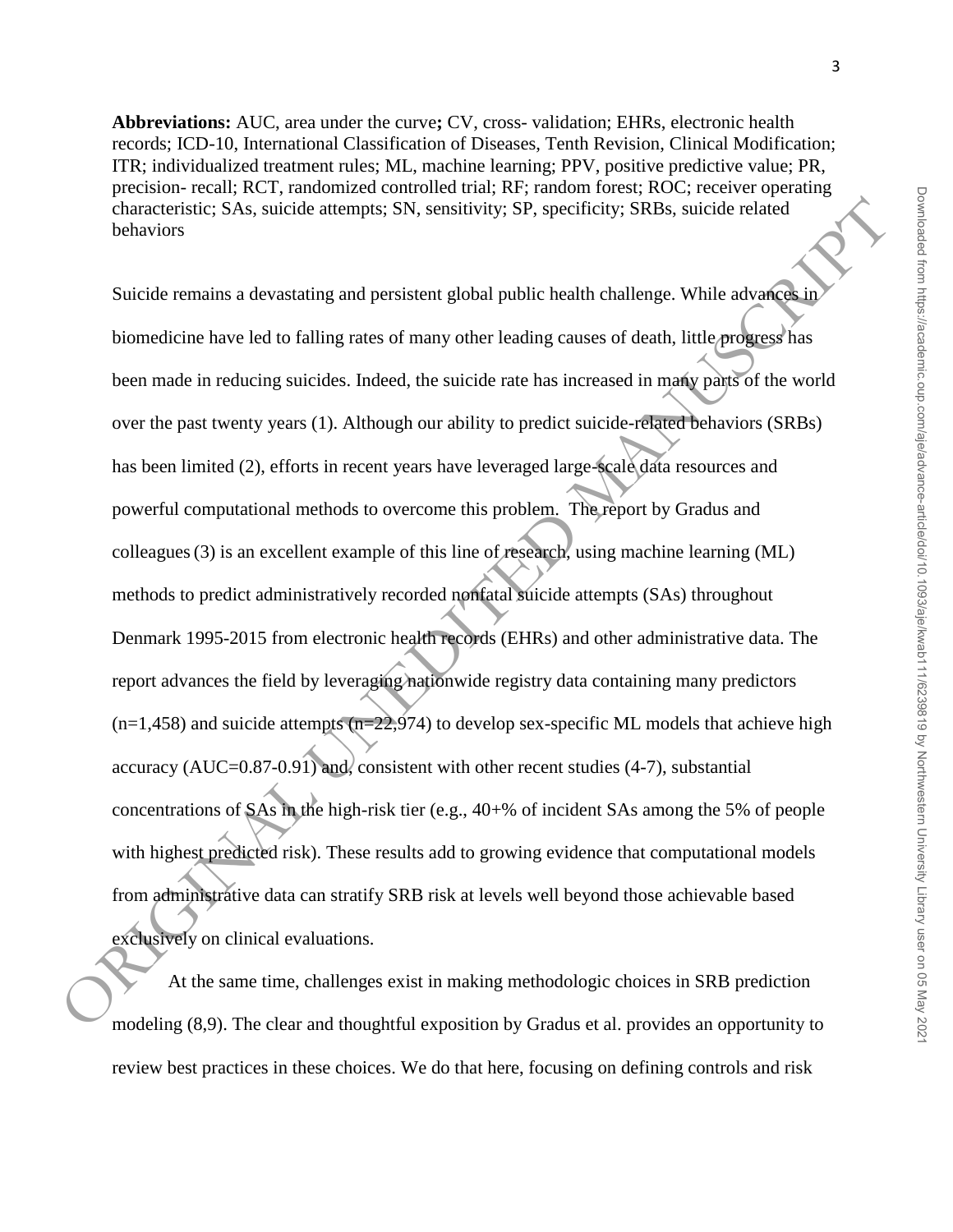horizons, selecting predictors, dealing with imbalanced outcomes, choosing classifiers, tuning hyperparameters, evaluating predictor importance, and examining operating characteristics. We close by arguing that the time has come to begin developing clinically useful models tied to interventions and matching risk profiles with intervention options.

## **Defining cases and controls**

Gradus et al. define cases as administratively recorded incident nonfatal SAs throughout Denmark 1995-2015. These are distinct from suicide deaths, which the authors studied in a separate paper (10). Suicide deaths are treated along with all other deaths in the current Gradus et al. paper as competing risks that result in patients being censored. It is noteworthy in this regard that previous research has shown that the predictors of suicide deaths are quite different from the predictors of nonfatal suicide attempts (11). For example, the suicide death rate is much higher among men than women whereas the nonfatal suicide attempt rate is much higher among women than men (12). Most of the methodological points we make below, however, apply equally to all SRBs whether they are fatal or nonfatal. time has come to begin developing clinically useful models tied to<br>g risk profiles with intervention options.<br>Defining cases and controls<br>executes are distinct from suicide deaths, which the authors situated in a<br>de deaths

Gradus et al. define controls as randomly selected single months with no SA history as of the start date for a probability sample of "individuals living in Denmark on January 1, 1995." The inclusion of post-1994 immigrants as cases but not controls introduces bias, as Danish immigrants (8% of the population) have a much higher SA rate than non-immigrants (13, 14). This bias could have been removed either by requiring not only controls but also cases to be living in Denmark on January 1, 1995 or by removing this restriction from controls. The decision The inclusion of post-1994 immigrants as cases but not controls introduces bias, as Danish<br>immigrants (8% of the population) have a much higher SA rate than non-immigrants (13, 1<br>This bias could have been removed either by proportional to cases in a case-crossover design with appropriate censoring could have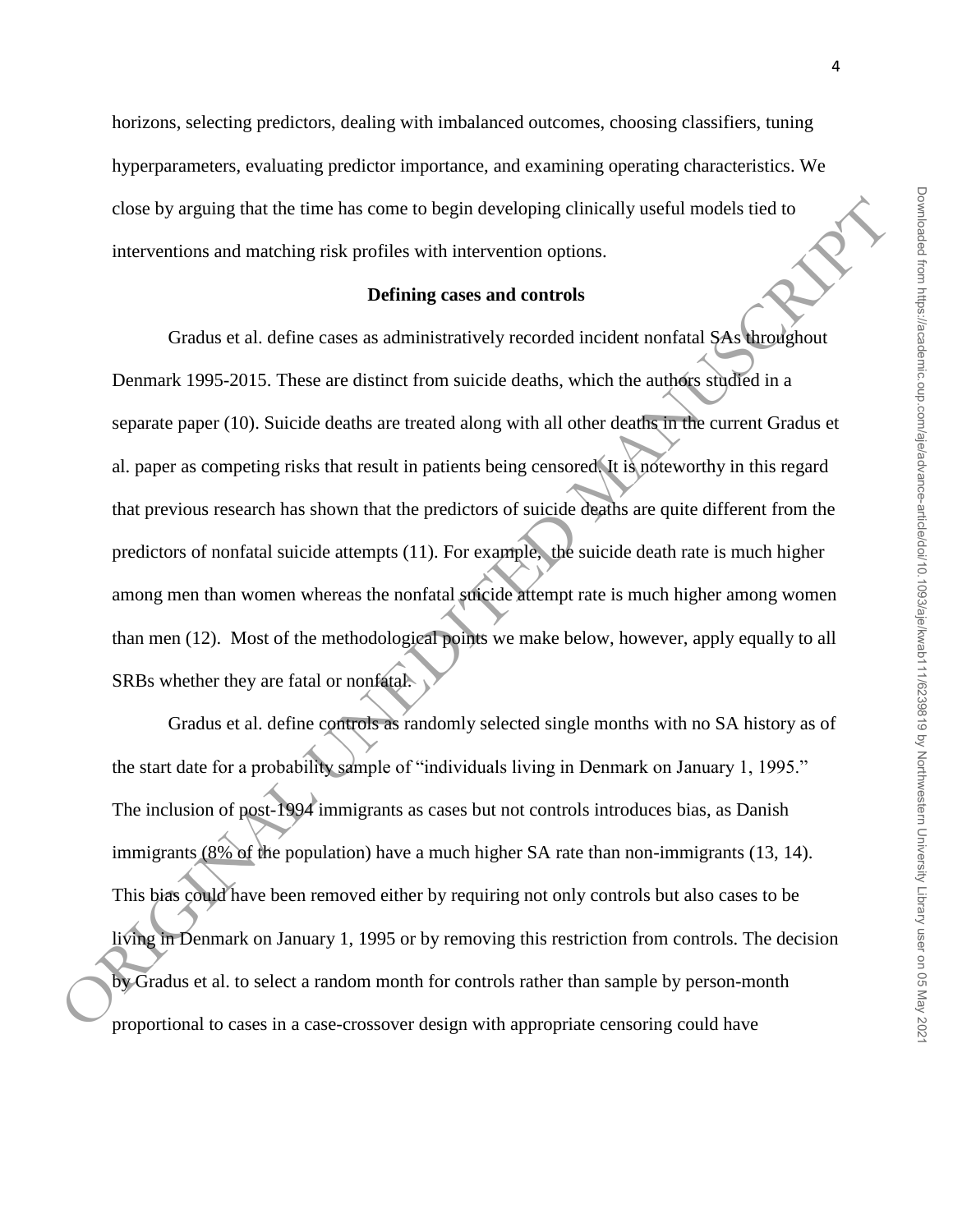introduced additional biases. As reviewed elsewhere (8), similar issues in selecting appropriate controls are common in ML SRB studies.

#### **Risk horizon**

Gradus et al. create nested retrospective time intervals (from 0-6 to 0-48 months before SA) to aggregate EHR predictors involving visits, prescriptions, and procedures. This allows slopes to decay over longer lags (15). However, by including a 0-6 month retrospective time interval, the risk horizon (i.e., the survival period from last predictor assessment) is implicitly set at 0 months; that is, information from earlier in the same month as the SA is included among the predictors. This is not the optimal risk horizon for many applications, which would generally be prospective rather than cross-sectional. For example, a primary care provider seeing a patient for an annual physical might be concerned with SRB risk over the next 12 months, whereas an emergency department doctor deciding whether to hospitalize a suicidal patient might be more concerned with imminent risk (16). Only models with appropriate risk horizons can address these concerns. As important predictors change across risk horizons, some researchers develop separate models for different horizons using a fixed-point design rather than a retrospective casecontrol design. The retrospective creation of the predictor variables further presents a common form of temporal bias between the cases and the controls, which has recently been described (17). The differential time horizons of cases compared to controls has the effect of inflating the estimated discriminative performance relative to designs in which cases and controls have equivalent index events, such as the date of a medical visit or precursor diagnosis. Careful thought is consequently needed about the clinical decision the analysis is trying to mimic so as to make sure the temporal sampling in the design is appropriate for that purpose. Gradus et al. are unclear about this critical issue. **CONSUMERATION** CONSULTERINGTIFIES (16). The difference of the specific term intervals (cfrom 0-6 to 0-48 membs hefrequences in a specific scheme. This attack alone so decay over longer lags (15). However, by including a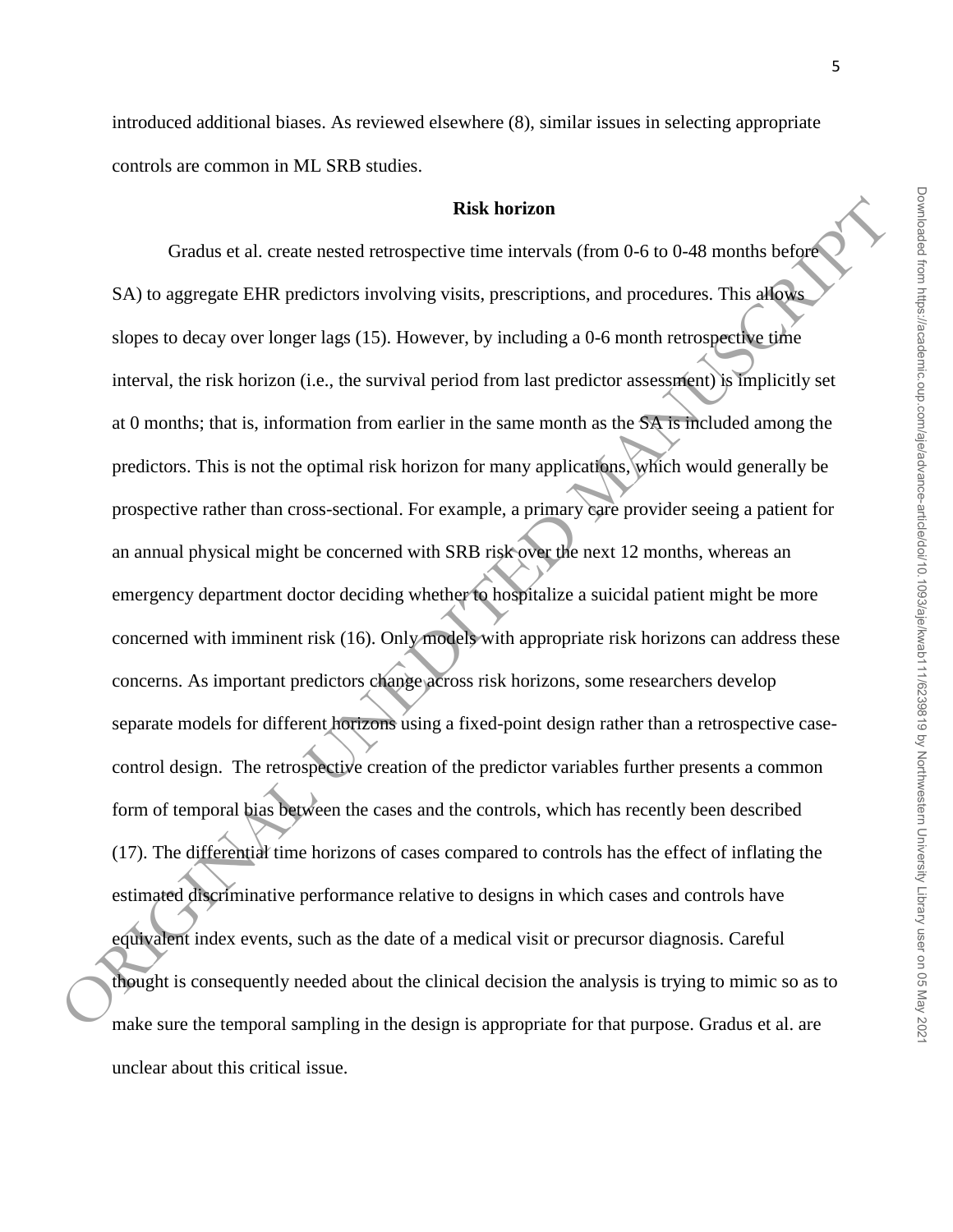#### **Predictors**

Gradus et al. assembled an enviable set of predictors from high-quality Danish registries. Exploiting available predictor information in this way is critical for optimizing ML SRB models. Many investigators fail to do this. But some Key opportunities along these lines were not exploited by Gradus et al. Some examples:

It sometimes is useful to flip nested retrospective diagnostic codes across time intervals to learn about recency of first onset rather than most recent visit. For example, SRB risk associated with cancer is highest in the months after initial diagnosis and subsequently declines differentially by cancer type (18).

Along with aggregating 2-digit ICD-10 codes, it would have been useful to distinguish some disorder classes in a more fine-grained way given the existence of evidence about differences in SRB risk based on such distinctions (19). In addition, some cross-code composites, such as for chronic pain conditions (20) and the conjunction of primary and secondary site codes to identify metastasized cancer originating at a different site (21), predict SRBs. In predicting all SAs rather than incident SAs, information about prior SAs is critically important given that SA history is one of the strongest predictors of future SAs (22). Importantly, the predictors of incident SAs different from the predictors of repeat SAs (23). Exploiting evaliable predictor information in this way is critical for optimizing ML SRB models.<br>
Many investigators full to do this. But same Key opportunities along these lines were not<br>
exploited by Gradus et al. Some

Psychiatric treatment sector is also important, as psychiatric hospitalizations and emergency department visits are strong SRB predictors. In addition, ICD-10 S, T, and X codes capture information about external causes of injuries associated with exposure to violence, abuse and maltreatment that predict SRBs (24), whereas ICD-10 Z capture information about social determinants of health (e.g., homelessness, psychosocial needs, family stressors) that predict SRBs (25).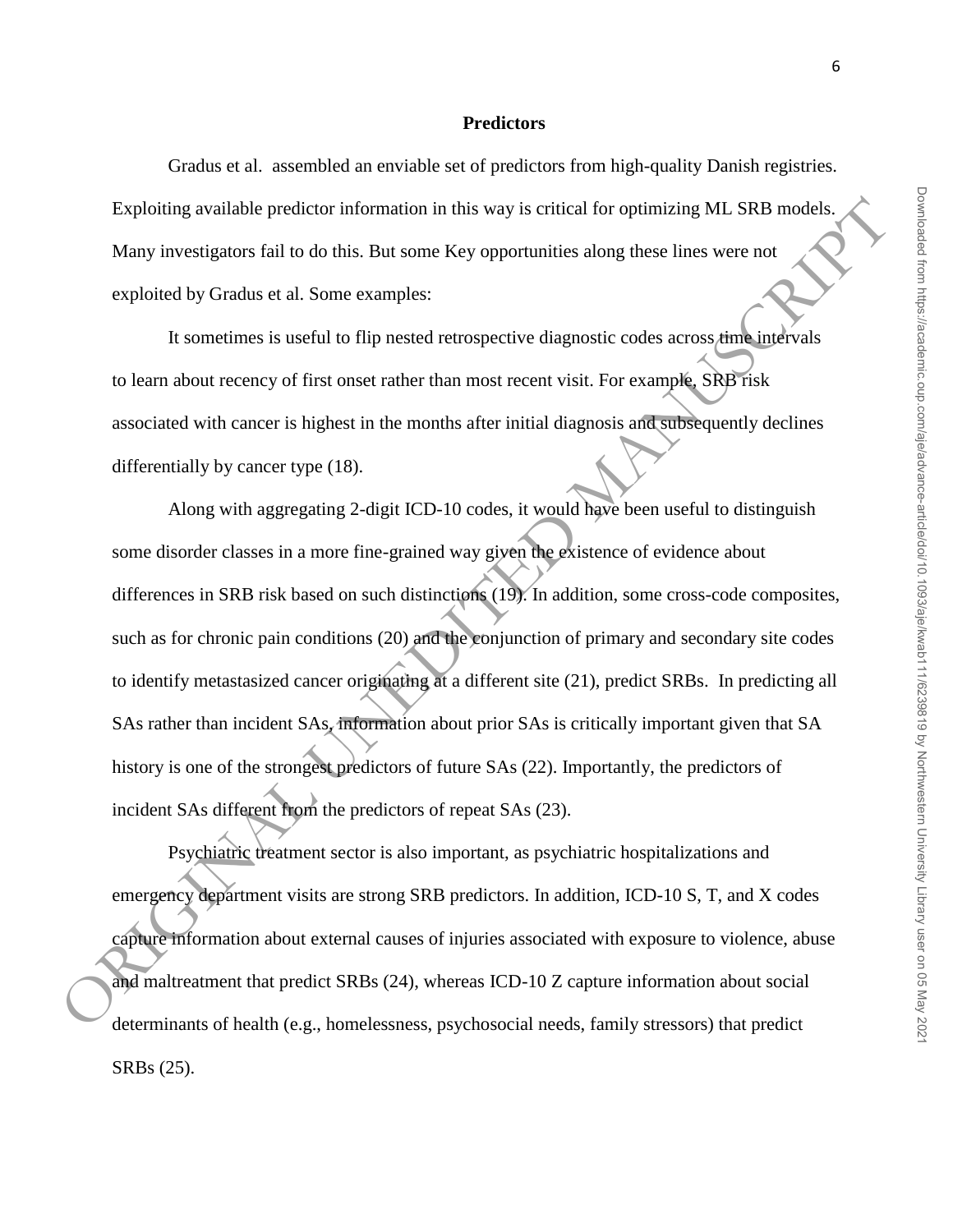It is sometimes also possible to access and analyze clinical notes using natural language processing methods to elicit other information predicting SRBs (26).

Medication codes collapsed across therapeutic classes can be refined to distinguish medications within classes that protect against SRBs, such as lithium for bipolar disorder (27) and clozapine for schizophrenia (28) and to distinguish medications with suicide risk warnings or that pharmacoepidemiologic studies find predict SRBs (29).

Finally, in analyses spanning long time periods, as in the Gradus et al. study, it can be useful to include historical time as a predictor to investigate time trends in main effects and interactions. Gradus et al. found such an interaction involving sex that led to estimating sexspecific models. But other, perhaps more subtle, interactions with time could exist that could have been examined if time was included as a predictor and allowed to interact with other variables in the RF analysis.

## **Imbalanced data**

Most algorithms produce suboptimal results when predicting rare dichotomous outcomes unless adjustments are made (30). Numerous methods developed for this purpose differentially weight or sample cases versus controls (data-based methods) or, like Gradus et al., weight the algorithm loss function to penalize false negatives more than false positives (classifier-based methods; 31). As model performance can vary based on this decision, it is useful to explore a range of penalties (32). Medication codes collapsed across therapeutic classes can be refined to distinguish<br>medications within classes that protect against SRBs, such as lithium for bipolar disorder (27)<br>and clozapine for schizophrenia (28) and

#### **Choosing classifiers**

No single ML classifier is optimal for all prediction problems. Kaggle competitions typically find that Random Forest (RF; the classifier Gradus et al. used), various kinds of gradient boosting, (XGBoost, Lightgbm, Catboost, or a stacked emsemble of more than one of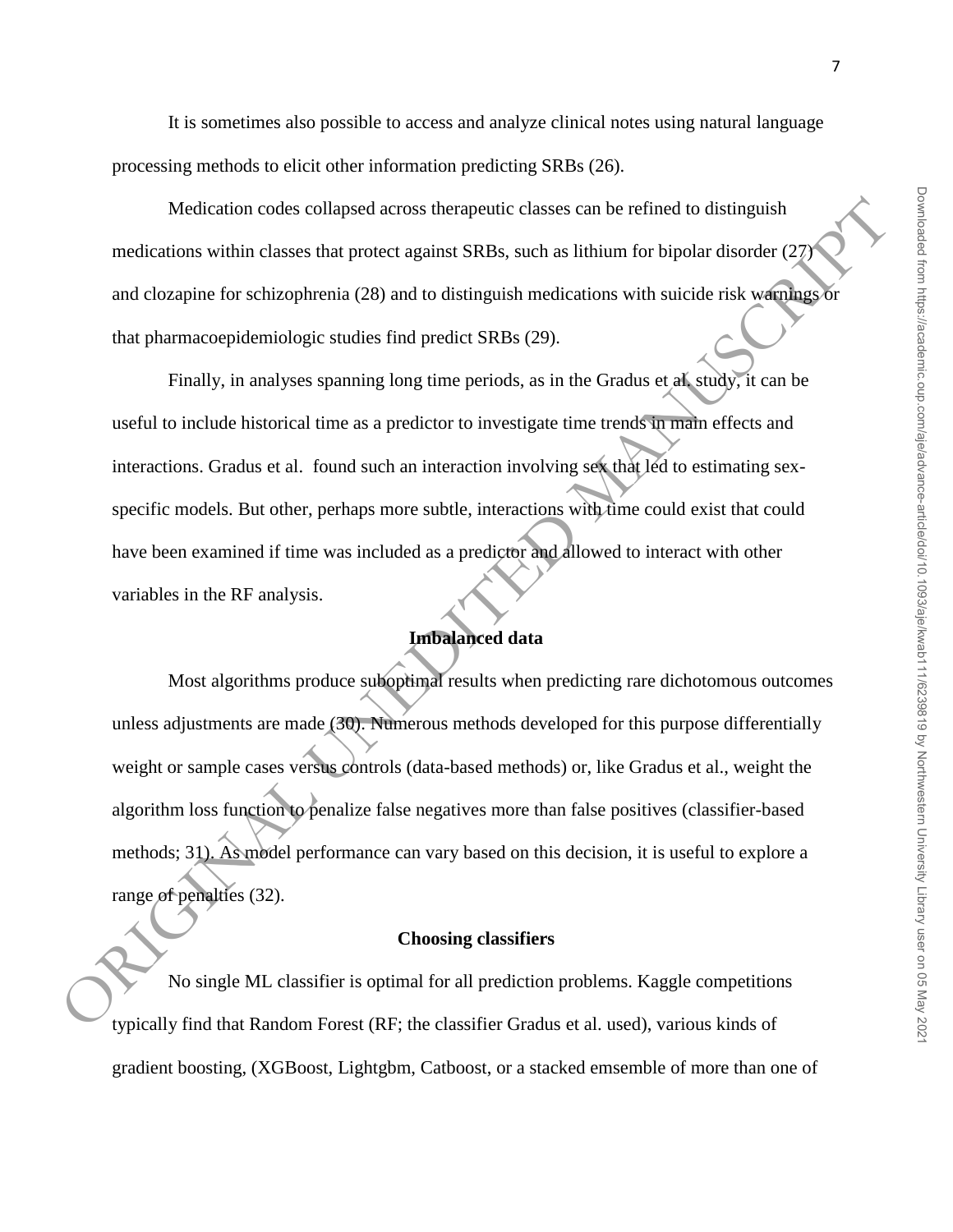Downloaded from https://academic.oup.com/aje/advance-article/doi/10.1093/aje/kwab111/6239819 by Northwestern University Library user on 05 May 202 Downloaded from https://academic.oup.com/aje/advance-article/doi/10.1093/aje/kwab111/6239819 by Northwestern University Library user on 05 May 2021

these options) and BART outperform other methods in predicting structured data like in ML SRB models (33, 34). Relative algorithm performance varies across applications, though, and promising new algorithms are constantly emerging (35). Some researchers address this by replicating analyses with several different algorithms in a training sample before picking the best classifier for their final model. As noted by Gradus et al., though, this is unnecessary, as an ensemble method exists that uses cross-validation (CV) to create an optimal weighted combination of predicted outcome scores across multiple classifiers that is guaranteed in expectation to perform at least as well as the best component algorithm (36, 37).

## **Tuning hyperparameters**

Prediction models typically require some model characteristics to be fixed (hyperparameters) before estimation. Changing (tuning) these hyperparameters often leads to substantial prediction improvement (38, 39). Gradus et al. followed standard practice for fixed RF hyperparameter values, but a data-driven method to optimize hyperparameter selection should be used when development is for implementation rather than demonstration (40).

# **Evaluating predictor importance**

Gradus et al. focus on predictor variable importance. This is understandable, as researchers and clinicians are interested in the predictors that drive model performance. It is critical to recognize, though, that ML models prioritize prediction accuracy over variable interpretation, resulting in ML importance metrics having limited value. For example, the several different importance metrics in RF typically produce distinct variable importance rankings, all of which are: (i) biased by favoring predictors with many values and low correlations with other predictors; and (ii) internally inconsistent (i.e., estimated variable importance can go down when the model is changed to rely more on that variable; 41, 42). promising new algorithms are constantly emerging (35). Some researchers address this by<br>replicating analyses with several different algorithms in a training sample before picking the photo<br>classifier for their final model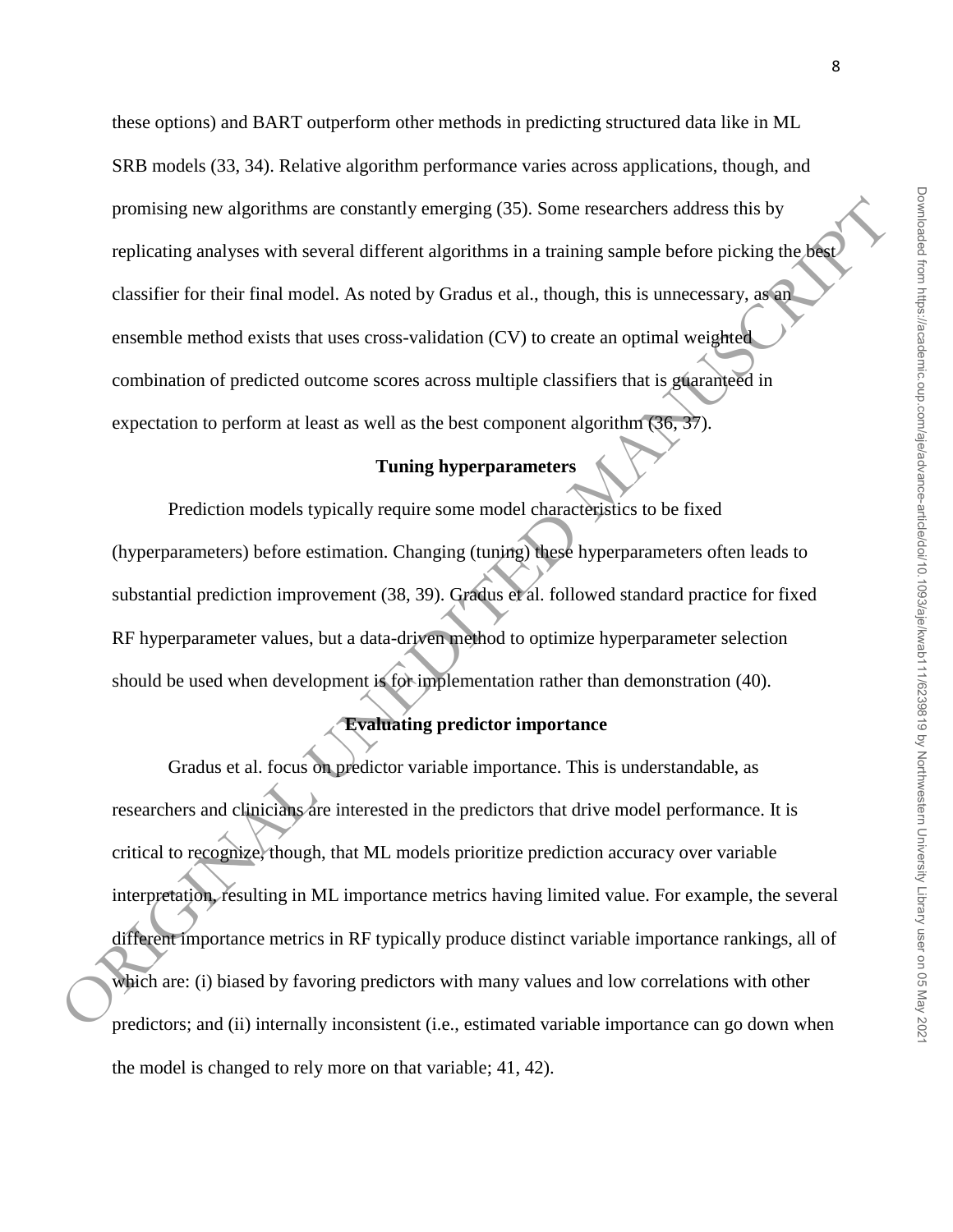A recently developed procedure called *TreeExplainer* resolves some of these problems (43) and introduces procedures to discover critical interactions and differences in RF variable importance across individuals (44). Nonetheless, caution is still needed in making substantive interpretations of such results. Prediction importance should not be confused with causal importance. Instead, predictor importance analysis is most useful for pruning predictors to increase out-of-sample model performance. If researchers have a serious interest in investigating variable importance for targeting interventions, a better approach is to assign a predicted probability of SRB to each observation based on the ML model, apply precision-recall curves or net benefit curves (see next section) to select an intervention decision threshold, and inspect clustering of modifiable predictors that distinguish above versus below that threshold for targeted learning analyses (45) to evaluate potential implications of preventive interventions.

# **Operating characteristics**

The Gradus et al. RF models have excellent operating characteristics. For example, 44.7% of incident male SAs occurred among the 5% of males with highest CV risk. However, given the rarity of SA (87/100,000 male person-years), precision-recall (PR) curves should also be estimated to examine associations between positive predictive value ("precision") and sensitivity ("recall"). This would allow us to see, for example, that 6-month PPV is only about 0.4% among the 5% of men with highest predicted SA risk, a fact that was not emphasized by Gradus et al. Just as the AUC-ROC summarizes the association between SN and 1-SP in an ROC curve, the AUC-PR summarizes the association between PPV and SN in a PR curve. This becomes especially important when ML is used to guide clinical decision-making, as joint understanding of risk above a decision threshold in the absence of intervention and likely intervention effectiveness are needed to convey information about clinical implications of an importance across individuals (44). Nonelheless. caution is still needed in making substantive<br>interpretarions of such results. Prediction importance should root be confused with causal<br>importance. Instead, predictor impor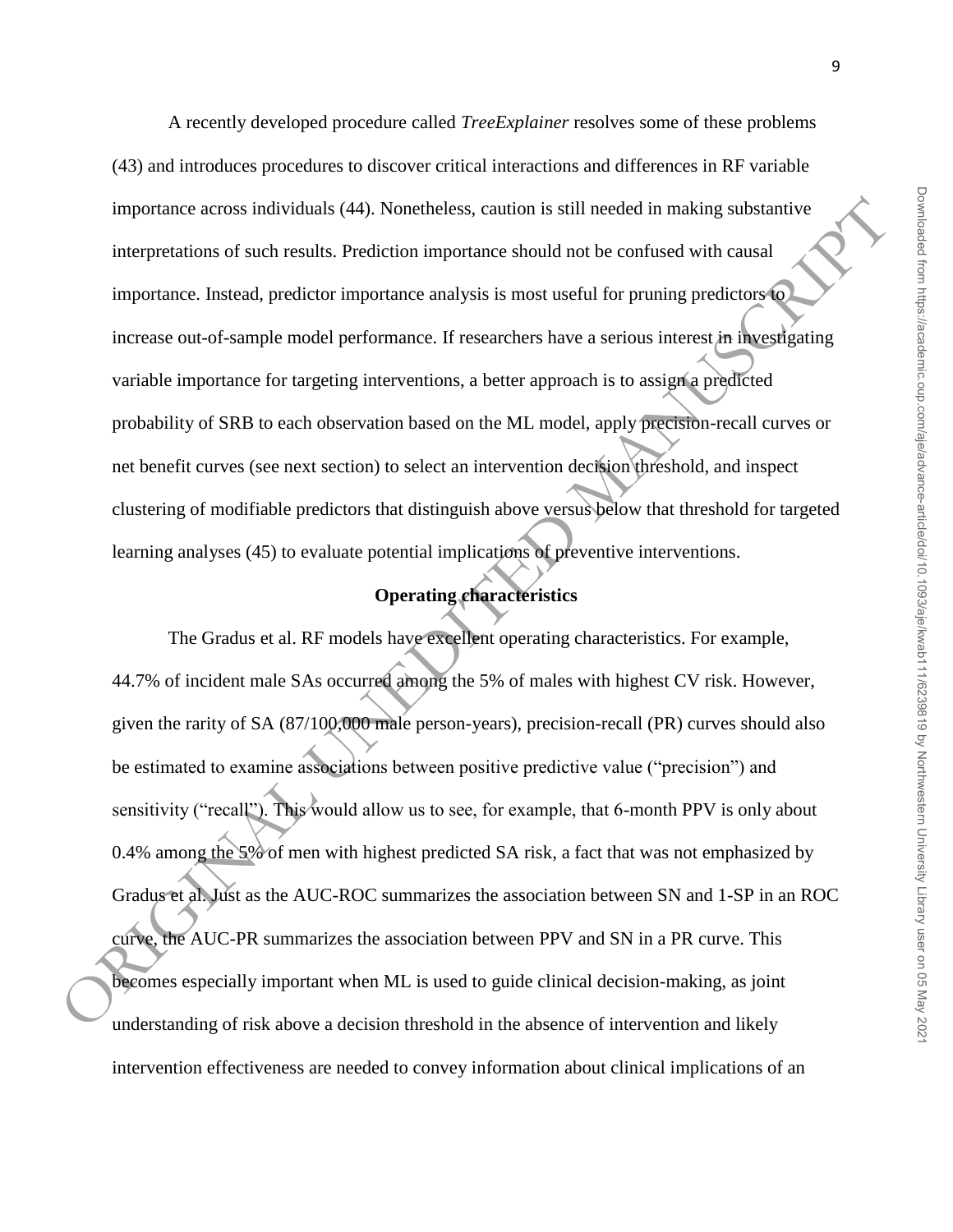intervention (46). When intervention costs and benefits are known, it is also useful to calculate a net benefit curve to arrive at a principled decision threshold (47). As a best practice, it is also useful to examine the calibration of the final model – how similar the model's probability predictions are to the observed probabilities of SA (48). Replicability and transparency can be enhanced further by following model reporting guidelines (e.g., 49).

#### **Where should we go from here?**

In addition to the above suggestions for optimizing prediction and interpretation, it is noteworthy that other types of data are increasingly being used to improve ML SRB models, (e.g., patient-report surveys, digital devices, biomarkers; 50-52). As these can be burdensome and expensive, though, careful consideration is needed of incremental benefits. A tiered approach can do this by beginning with passively-collected administrative data like those used by Gradus et al., with a focus on ruling out low-risk patients from further assessments (8). Subsequent steps can then include inexpensive self-report surveys followed by additional ML analyses to target successively more refined subsets of patients for more intensive-expensive asessments culminating in in-depth clinical evaluations based on all data (9). useful to examine the calibration of the final model - how similar the model's probability<br>predictions are to the observed probabilities of SA (48). Replicahility and transparency can be<br>enhanced further by following mode

Future ML SRB research also needs to be more focused on why ML SRBs are being developed. Gradus et al. note that such models have two purposes: to provide insights into important SRB predictors; and to pinpoint high-risk patients for targeted interventions. We already noted the limitations of ML importance measures in achieving the first purpose. Two issues can also be raised about the second purpose. One was already noted: that models designed to target preventive interventions should select samples and time horizons appropriate to those interventions (53). This is not always done in existing aplications (9,17).

The other is that intervention assignment should be based ideally on an understanding of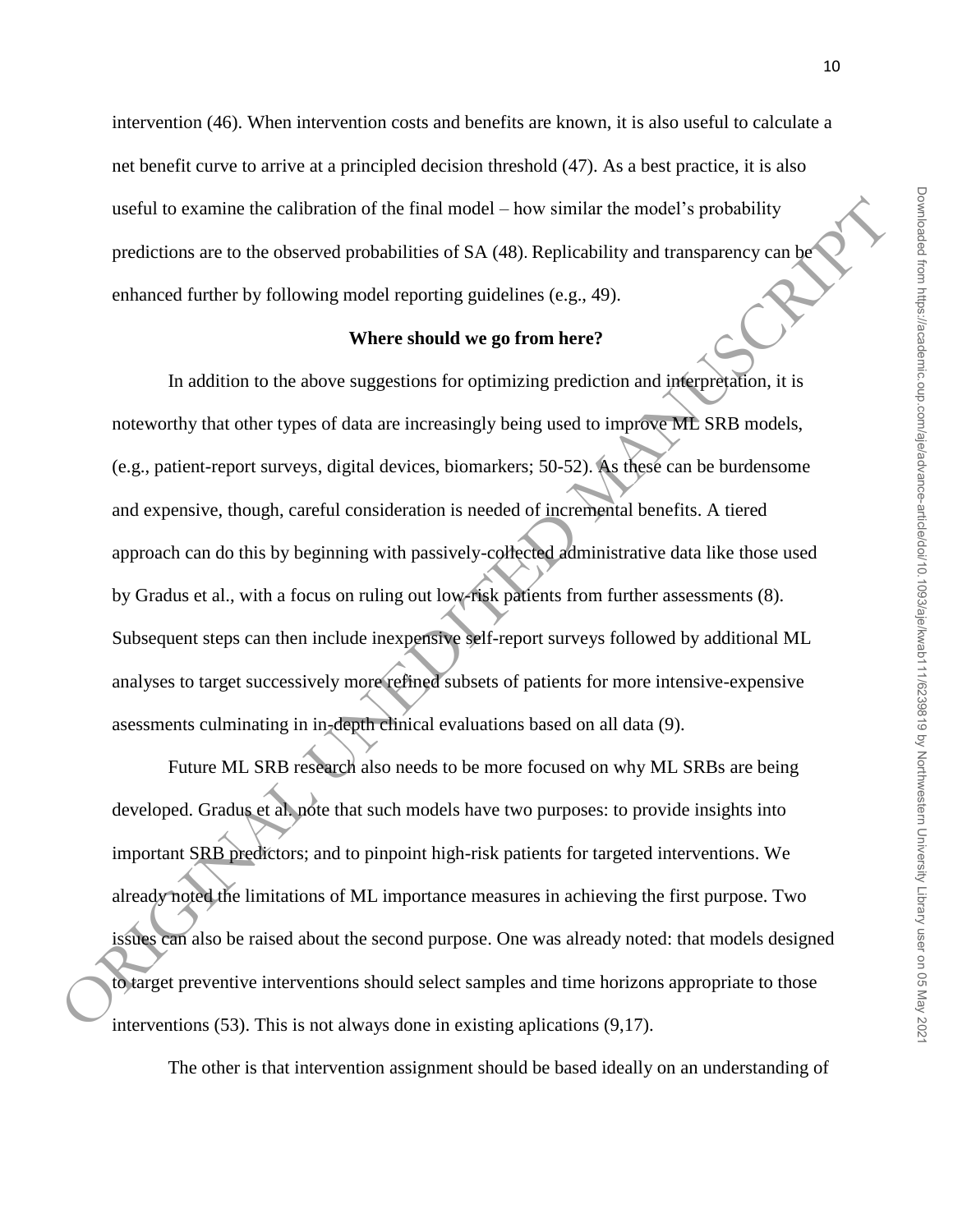not only SRB risk but also comparative effects of intervention options for specific patients. For example, controlled trials show that several outpatient therapies reduce SRBs among patients reporting suicidality (54). Conventional ML SRB prediction models might do an excellent job determining which patients are most in need of these interventions. However, conventional ML SRB prediction models do not help determine which intervention is best for which patient. Individualized treatment rules (ITRs) providing this information would be of great value.

ML models to develop ITRs are different from models to predict SRB risk because patients at highest risk are not necessarily those most likely to be helped by available interventions. ITR models instead evaluate interactions between presumed *prescriptive* predictors (i.e., predictors of greater response to one intervention than others) and intervention type received (55). Although ITR models should ideally be developed in comparative effectiveness trials, such trials can sometimes be emulated in observational samples (56). Such adjusted databases can yield results close to those of RCTs (57). Extensions exist to develop ITRs that estimate the subset of patients that would benefit from intervention (58). reporting suicidality (54). Conventional ML SRB prediction models might do an excellent job<br>determining which parients are most in need of these interventions. However, conventional MC<br>SRB prediction models do not help de

#### **Conclusions**

We do not want to leave the impression that the Gradus et al. study is an inferior example of an ML SRB study. It is not. The problems we described exist throughout the ML SRB literature and more generally in epidemiologic studies focused narrowly on prediction rather than broader considerations of impact or use (59). It is by now well-known that ML methods can be used to predict SRBs. We consequently need to take the next step of applying thoughtful versions of ML SRB models to help target and evaluate carefuly selected interventions in appropriate samples and with risk horizens appropriate to these interventions. This should be followed by subsequent ML analyses to develop ITRs for comparative effectiveness of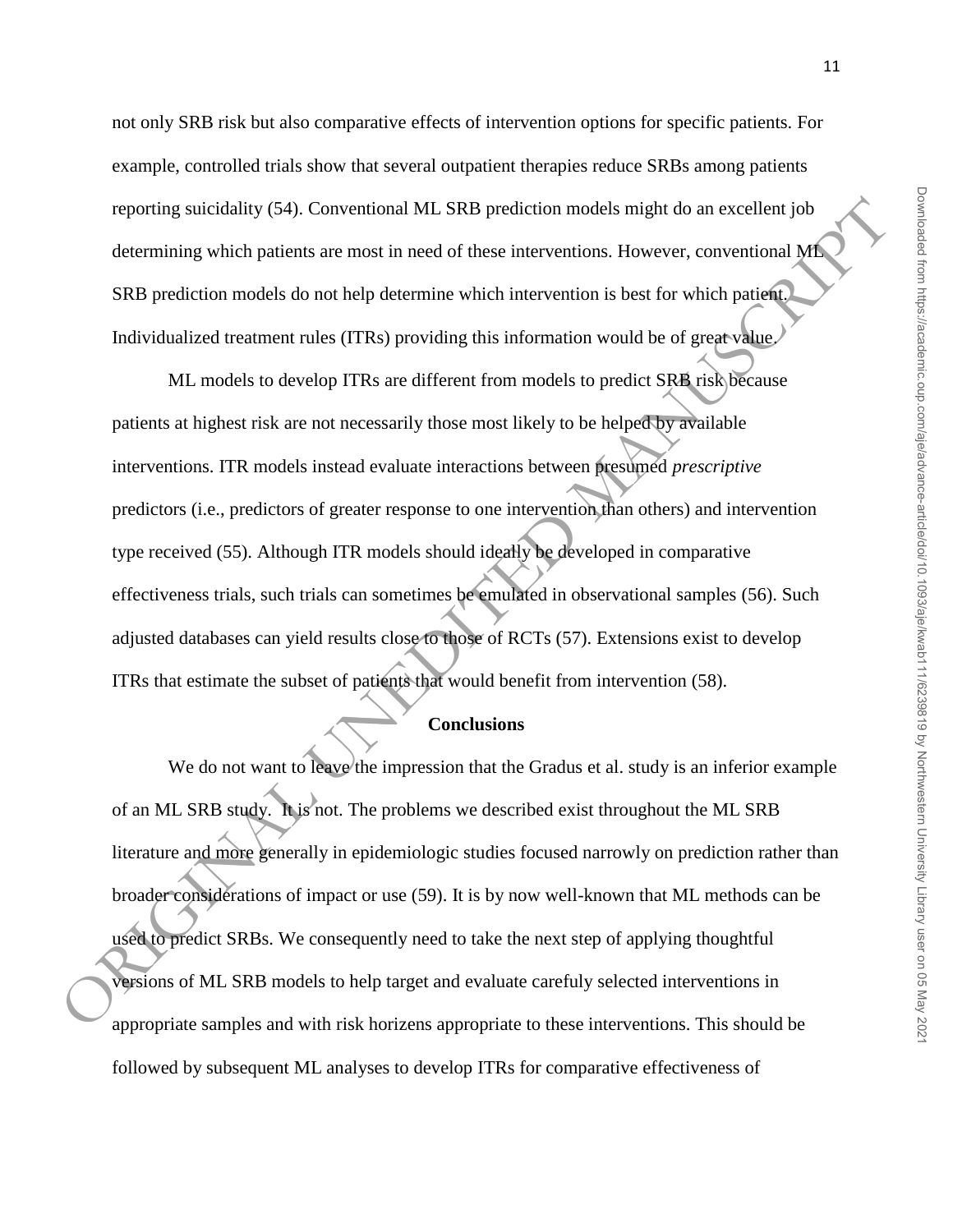alternative interventions aimed at optimizing interventions to address the growing problems of SAs, suicides, and other external causes of injury and death in the same spectrum (60).

## **REFERENCES**

- 1. Naghavi M. Global, regional, and national burden of suicide mortality 1990 to 2016: systematic analysis for the Global Burden of Disease Study 2016. *BMJ*. 2019;364:l94.
- 2. Franklin JC, Ribeiro JD, Fox KR, et al. Risk factors for suicidal thoughts and behaviors: A meta-analysis of 50 years of research. *Psychol Bull.* 2017;143(2):187–232.
- 3. Gradus JL, Rosellini AJ, Horváth-Puhó E, et al. Predicting sex-specific non-fatal suicide attempt risk using machine learning and data from Danish national registries. *Am J Epidemiol*. This issue. **Independent Control of Science Study 2016.**<br>
In regional, and national burden of suicide mortality 1990 to 2016:<br>
Is for the Global Burden of Disease Study 2016. *BMJ*. 2019;364:194.<br>
Iri AJ, Horváth-Puhó E, et al. Predi
- 4. Belsher BE, Smolenski DJ, Pruitt/LD, et al. Prediction models for suicide attempts and deaths: A systematic review and simulation. *JAMA Psychiatry*. 2019;76(6):642–651.
- 5. Burke TA, Ammerman BA, Jacobucci R. The use of machine learning in the study of suicidal and non-suicidal self-injurious thoughts and behaviors: a systematic review. *J Affect Disord*. 2019;245:869–884.
- 6. Bernert RA, Hilberg AM, Melia R,et al. Artificial intelligence and suicide prevention: A systematic review of machine learning investigations. *Int J Environ Res Public Health.* 2020;17(16):5929. *Affect Disord.* 2019;245:869–884.<br>
6. Bernert RA, Hilberg AM, Melia R, et al. Artificial intelligence and suicide prevention:<br>
Systematic review of machine-learning investigations. *Int J Environ Res Public Health*<br>
2020;

*Curr Opin Psychiatry*. 2020;33(4):369–374.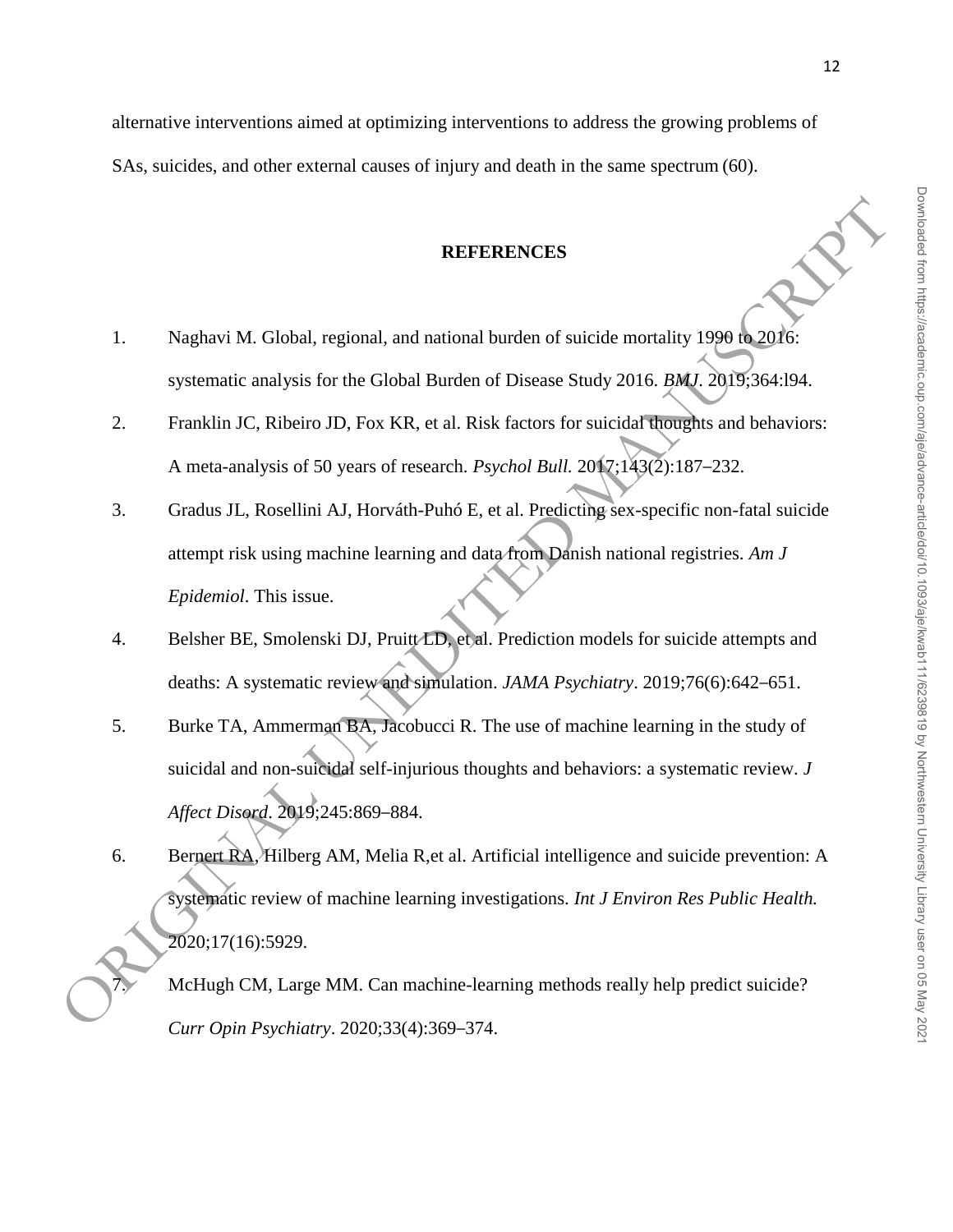- 8. Kessler RC, Bernecker SL, Bossarte RM, et al. The role of big data analytics in predicting suicide. In: Passos I, Mwangi B, Kapczinski F (eds) *Personalized Psychiatry*: Springer, Cham; 2019:77–98.
- 9. Kessler RC, Bossarte RM, Luedtke A,et al. Suicide prediction models: A critical review of recent research with recommendations for the way forward. *Mol Psychiatry*. 2020;25(1):168–179.
- 10. Gradus JL, Rosellini AJ, Horváth-Puhó E, et al. Prediction of sex-specific suicide risk using machine learning and single-payer health care registry data from Denmark. *JAMA Psychiatry.* 2020;77(1):25–34.
- 11. Klonsky ED, May AM, Saffer BY. Suicide, suicide attempts, and suicidal ideation. *Annu Rev Clin Psychol.* 2016;12:307–330.
- 12. Fox KR, Millner AJ, Mukerji CE, et al. Examining the role of sex in self-injurious thoughts and behaviors. *Clin Psychol Rev.* 2018;66:3–11.
- 13. Denmark Statistics. Immigrants and their descendants. https://www.dst.dk/en/Statistik/emner/befolkning-og-valg/indvandrere-og-efterkommere. Accessed March 15, 2021.
- 14. Webb RT, Antonsen S, Pedersen CB, et al. Attempted suicide and violent criminality among Danish second-generation immigrants according to parental place of origin. *Int J Soc Psychiatry*. 2016;62(2):186–197. Springer, Cham, 2019:77-98.<br>
O. Kessler RC, Bossarte RM, Lueddke A,et al. Suicide prediction models: A critical reviews<br>
of recent research with recommendations for the way forward. *Mol Psychiatry*,<br>
2020:25(1):168-179.<br>
	- Barak-Corren Y, Castro VM, Javitt S, et al. Predicting suicidal behavior from longitudinal electronic health records. *Am J Psychiatry*. 2017;174(2):154–162.
	- 16. Galynker I, Galynker II. *The suicidal crisis: clinical guide to the assessment of imminent suicide risk*. New York, NY: Oxford University Press; 2017.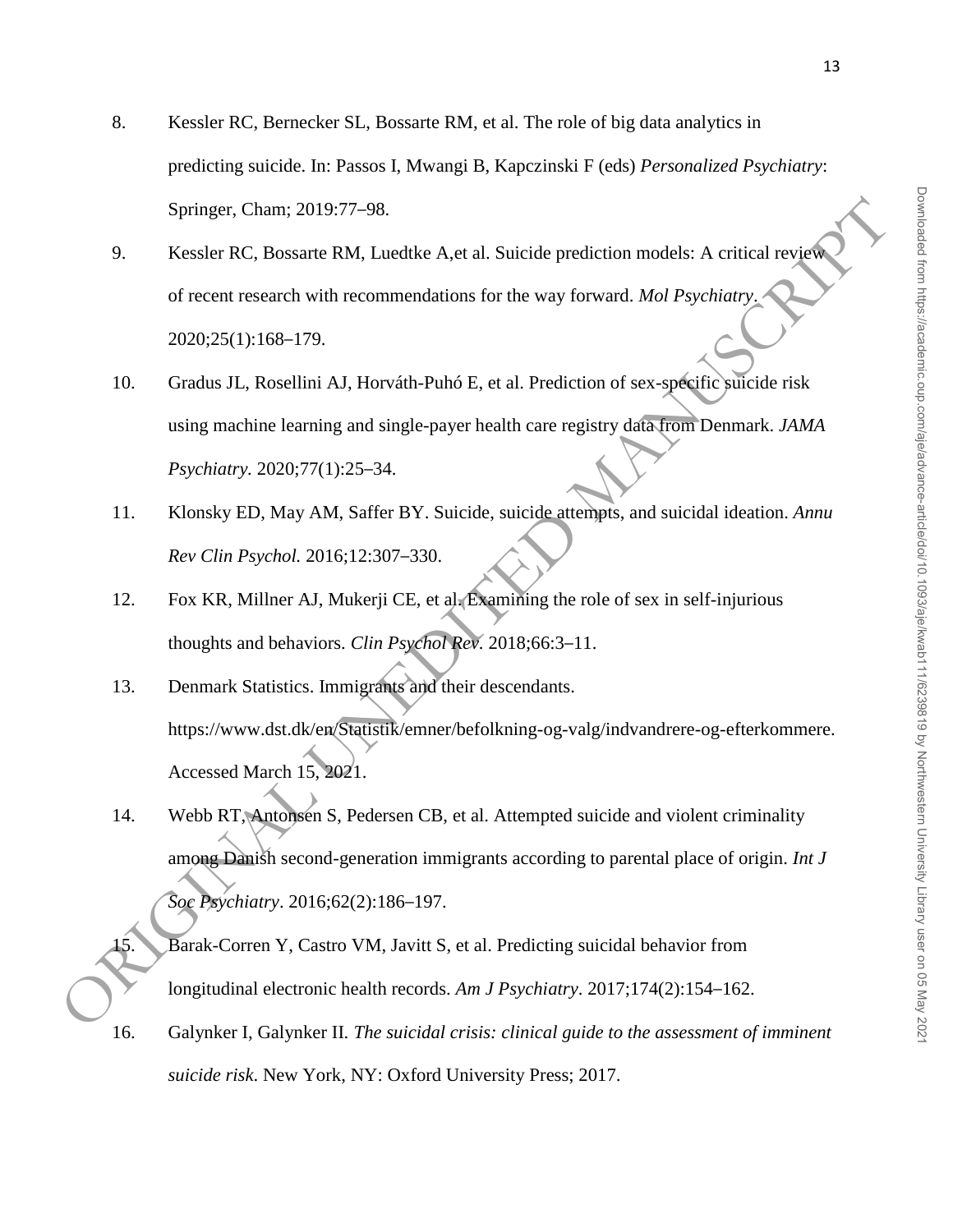- 17. Yuan W, Beaulieu-Jones BK, Yu KH, et al. Temporal bias in case-control design: preventing reliable predictions of the future. *Nat Commun.* 2021;12(1):1107.
- 18. Zaorsky NG, Zhang Y, Tuanquin L,et al. Suicide among cancer patients. *Nat Commun.*  2019;10(1):207.
- 19. Urban D, Rao A, Bressel M,et al. Suicide in lung cancer: who is at risk? *Chest*. 2013;144(4):1245–1252.
- 20. Ilgen MA, Kleinberg F, Ignacio RV, et al. Noncancer pain conditions and risk of suicide. *JAMA Psychiatry*. 2013;70(7):692–697.
- 21. Rahouma M, Kamel M, Abouarab A, et al. Lung cancer patients have the highest malignancy-associated suicide rate in USA: a population-based analysis. *Ecancermedicalscience.* 2018;12:859.
- 22. Borges G, Angst J, Nock MK, et al. A risk index for 12-month suicide attempts in the National Comorbidity Survey Replication (NCS-R). *Psychol Med*. 2006;36(12):1747– 1757. Ig Y, Tuanquin L, et al. Suicide among cancer patients. Nat Commun.<br>
Bressel M, et al. Suicide in lung cancer: who is at risk? Chest.<br>
-1252.<br>
Pressel M, al. Suicide in lung cancer pain conditions and risk of suicide.<br>
201
- 23. Pagura J, Cox BJ, Sareen J, et al. Factors associated with multiple versus single episode suicide attempts in the 1990-1992 and 2001-2003 United States national comorbidity surveys. *J Nerv Ment Dis.* 2008;196(11):806–813.
- 24. Haglund  $\overrightarrow{A}$ , Lindh  $\overrightarrow{A}$  U, Lysell H, et al. Interpersonal violence and the prediction of shortterm risk of repeat suicide attempt. *Sci Rep*. 2016;6:36892.
- 25. Blosnich JR, Montgomery AE, Dichter ME, et al. Social determinants and military suicide attempts in the 1990-1992 and 2001-2003 of the states national conforming<br>surveys. *J* Nerv Ment Dis. 2008;196(11):806-813.<br>24. Haglund A. Lindh Å U, Lysell H, et al. Interpersonal violence and the prediction of sl record data. *J Gen Intern Med*. 2020;35(6):1759–1767.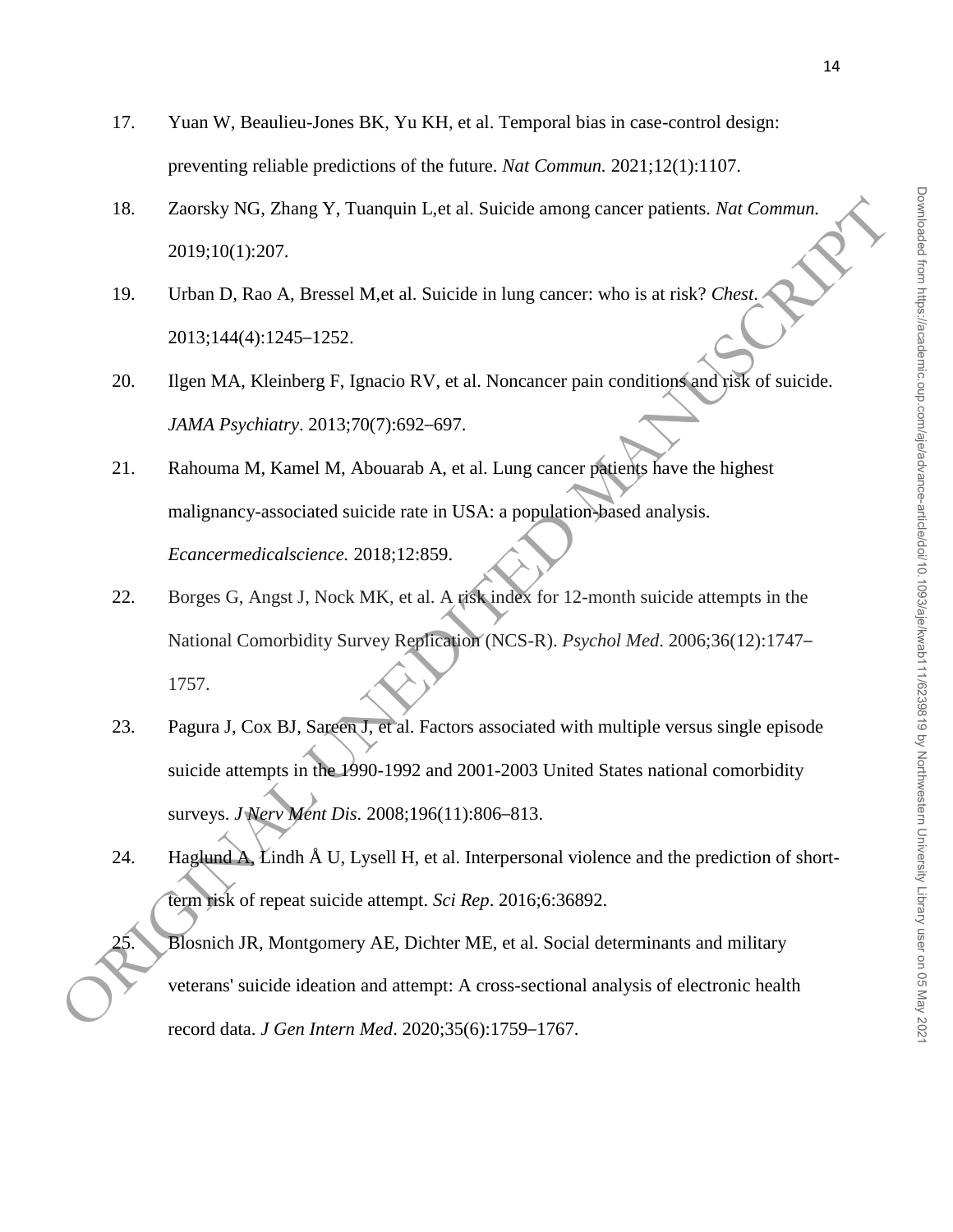- 26. Levis M, Leonard Westgate C, Gui J, et al. Natural language processing of clinical mental health notes may add predictive value to existing suicide risk models. *Psychol Med*. 2020:1–10.
- 27. Caley CF, Perriello E, Golden J. Antiepileptic drugs and suicide-related outcomes in bipolar disorder: A descriptive review of published data. *Ment Health Clin*. 2018;8(3):138–147.
- 28. Taipale H, Lähteenvuo M, Tanskanen A, et al. Comparative effectiveness of antipsychotics for risk of attempted or completed suicide among persons with schizophrenia. *Schizophr Bull.* 2020; sbaa111.
- 29. Gibbons R, Hur K, Lavigne J, et al. Medications and suicide: High Dimensional Empirical Bayes Screening (iDEAS). *Harvard Data Science Review*. 2019;1(2).
- 30. López V, Fernández A, García S, et al. An insight into classification with imbalanced data: Empirical results and current trends on using data intrinsic characteristics. *Inf Sci*. 2013;250:113–141.
- 31. Haixiang G, Yijing L, Shang J, et al. Learning from class-imbalanced data: Review of methods and applications. *Expert Syst Appl*. 2017;73:220–239.
- 32. Leevy JL, Khoshgoftaar TM, Bauder RA, et al. A survey on addressing high-class imbalance in big data. *J Big Data*. 2018;5(1):42.
- 33. Harasymiv V. Lessons from 2 million machine learning models on Kaggle. KDnuggets 15:n42. https://www.kdnuggets.com/2015/12/harasymiv-lessons-kaggle-machine-*Med.* 2020:1-10.<br>
27. Caley CF, Perriello E, Golden J. Antiepileptic drugs and suicide-related outcomes in Signal Hard Stanler: A descriptive review of published data. *Ment Health Clin.*<br>
2018:8(3):138-147.<br>
28. Taipale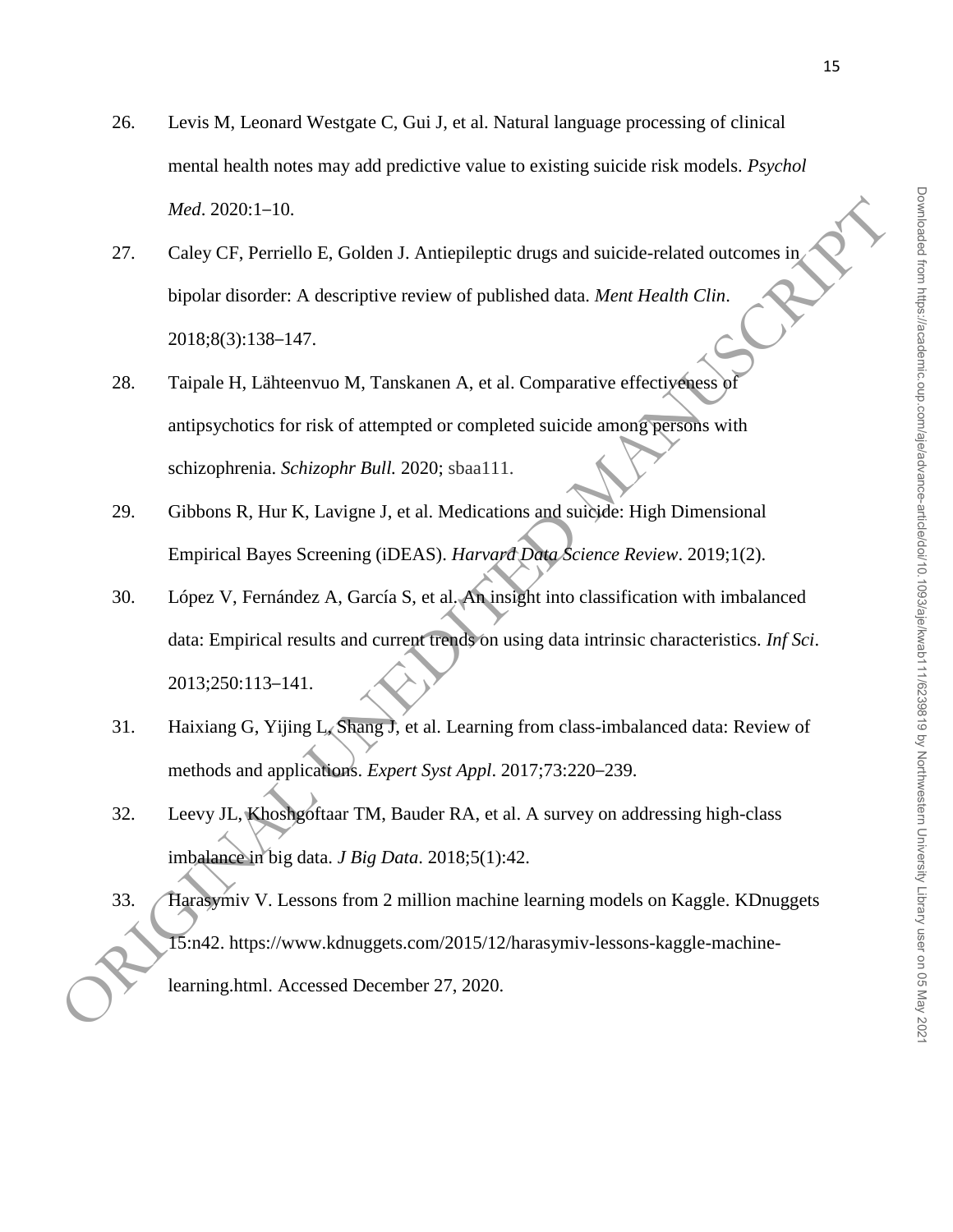- 34. Fogg A. Anthony goldbloom gives you the secret to winning kaggle competitions. https://www.import.io/post/how-to-win-a-kaggle-competition/. Published January 13, 2016. Accessed December 27, 2020.
- 35. Hancock JT, Khoshgoftaar TM. CatBoost for big data: An interdisciplinary review. *J Big Data*. 2020;7(1):94.
- 36. Van der Laan MJ, Polley EC, Hubbard AE. Super learner. Stat Appl Genet Mol Biol. 2007;6:Article 25.
- 37. Kennedy C. Guide to SuperLearner. https://cran.rproject.org/web/packages/SuperLearner/vignettes/Guide-to-SuperLearner.html. Published March 16, 2017. Accessed December 27, 2020.
- 38. Thornton C, Hutter F, Hoos HH, et al. Auto-weka: Automated selection and hyperparameter optimization of classification algorithms. *CoRR*, abs/1208.3719. 2012.
- 39. Koch P, Golovidov O, Gardner S, et al. Autotune: a derivative-free optimization framework for hyperparameter tuning. In: *Proceedings of the 24th ACM SIGKDD International Conference on Knowledge Discovery & Data Mining*. 2018; pp. 443- 452).
- 40. Probst P, Wright MN, Boulesteix AL. Hyperparameters and tuning strategies for random forest. *Wiley Interdiscip Rev Data Min Knowl Discov*. 2019;9(3):e1301.
- 41. Strobl, C., Boulesteix, AL., Zeileis, A. et al. Bias in random forest variable importance measures: Illustrations, sources and a solution. BMC Bioinformatics 8, 25 (2007). https://doi.org/10.1186/1471-2105-8-25 2016. Accessed December 27. 2020.<br>
35. Huncock JT, Khoshgofnar TM, CarlHoss for big data: An interdisciplinary review. *1 the*<br>
2020;7(1):94.<br>
36. Van der Laan MJ. Polley EC, Hubbard AE. Super learner. Stat Appl Genget Ma

42. Lundberg S. Interpretable machine learning with XGBoost. Towards Data Science. https://towardsdatascience.com/interpretable-machine-learning-with-xgboost-9ec80d148d27. Published 17, 2018. Accessed December 16, 2020.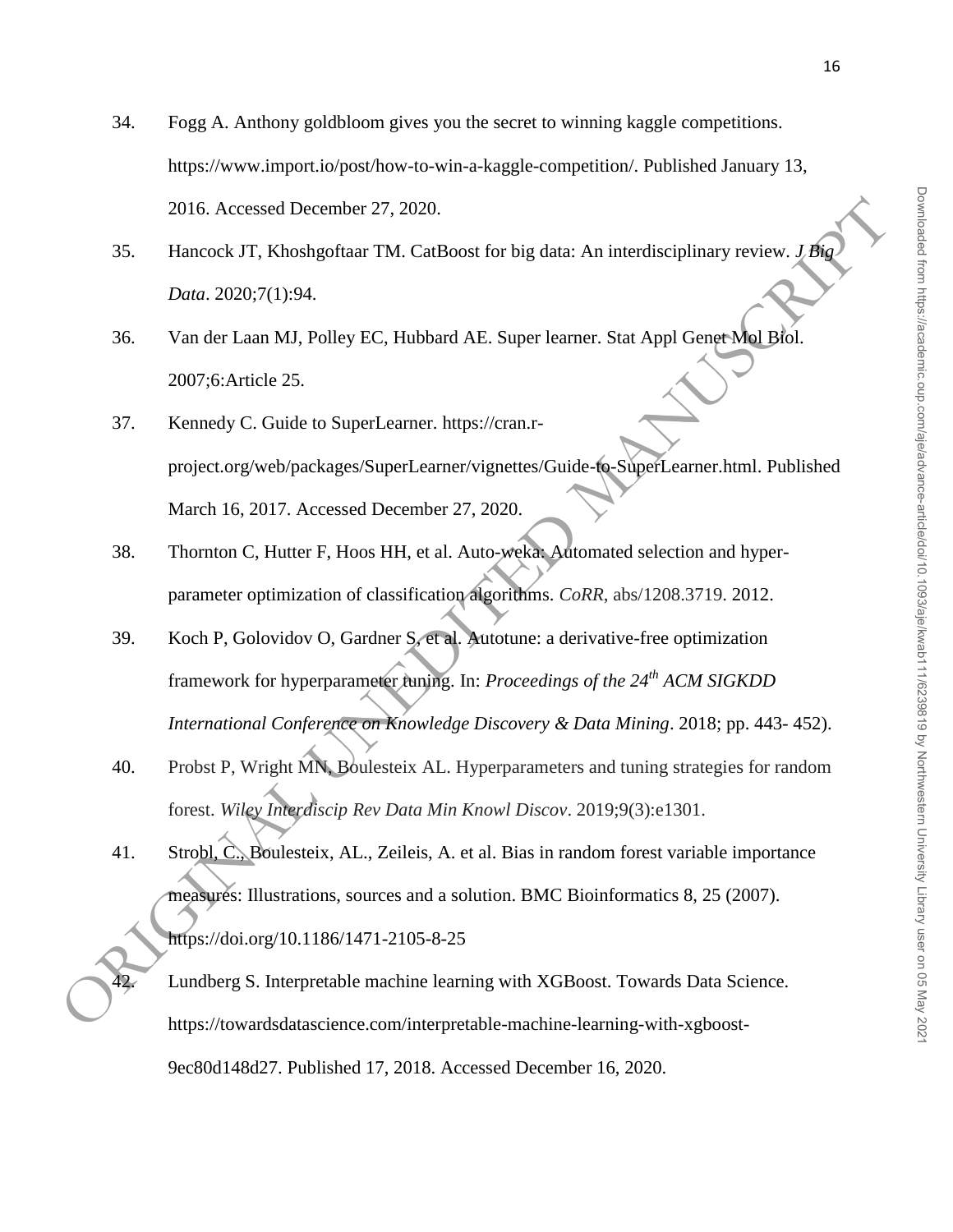- 43. Lundberg SM, Erion G, Chen H, et al. From local explanations to global understanding with explainable AI for trees. *Nat Mach Intell.* 2020;2(1):56–67.
- 44. Lundberg SM, Lee S-I. A unified approach to interpreting model predictions. In: *NIPS'17 Proceedings of the 31st International Conference on Neural Information Processing Systems*, vol 30, 2017; pp. 4765–4774. 44. Lundberg SM, Lee S-1. A unified approach to interpreting model predictions. In:  $NIPS/17$ <br>
Proceedings of the 33<sup>te</sup> International Conference on Neural Information Processing<br>
Systems, vol. 30, 2017; pp. 4765-4774.<br>
45
	- 45. Van der Laan MJ, Rose S. *Targeted learning in data science*. New York, New York: Springer International Publishing; 2018.
	- 46. Saver JL, Lewis RJ. Number needed to treat: Conveying the likelihood of a therapeutic effect. *JAMA*. 2019;321(8):798–799.
	- 47. Vickers AJ, Van Calster B, Steyerberg EW. Net benefit approaches to the evaluation of prediction models, molecular markers, and diagnostic tests. *BMJ*. 2016;352:i6.
	- 48. Austin PC, Steyerberg EW. The Integrated Calibration Index (ICI) and related metrics for quantifying the calibration of logistic regression models. *Stat Med.* 2019;38(21):4051– 4065.
	- 49. Collins GS, Reitsma JB, Altman DG, et al. Transparent reporting of a multivariable prediction model for individual prognosis or diagnosis (TRIPOD): the TRIPOD statement. The TRIPOD Group. *Circulation.* 2015;131(2):211–219.
	- 50. Glenn CR, Nock MK. Improving the short-term prediction of suicidal behavior. *Am J Prev Med*. 2014;47(3 Suppl 2):S176–180.
	- $\overline{V}$ ahabzadeh A, Sahin N, Kalali A. Digital suicide prevention: Can technology become a game-changer? *Innov Clin Neurosci*. 2016;13(5-6):16–20.
	- 52. Sudol K, Mann JJ. Biomarkers of suicide attempt behavior: Towards a biological model of risk. *Curr Psychiatry Rep*. 2017;19(6):31.